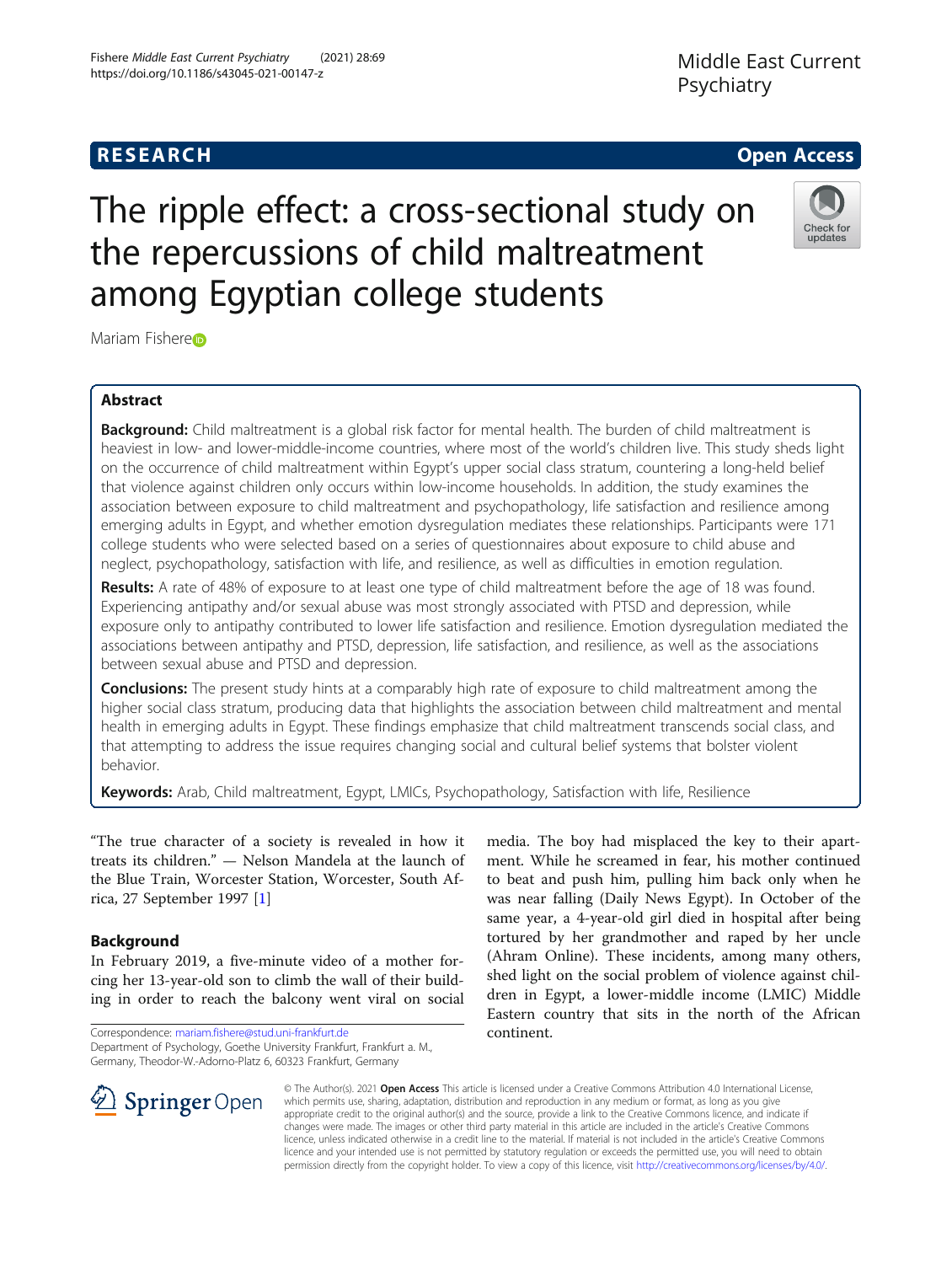In this article, I first shed light on the cultural context that increases the prevalence of child maltreatment (CM) in Egypt. Second, I summarize the existing research on CM and its consequences in adulthood. I then justify the importance of studying emerging adulthood and choice of college students as a sample. Finally, I offer an overview of the present study, along with its findings, limitations and implications.

## Shedding light on the Egyptian culture

The Arab culture is characterized by its collectivist nature, which gives precedence to the welfare of the group (i.e., family) over the welfare of the individual [[2\]](#page-8-0). The family is the basic unit of social structure in traditional and contemporary Arab society [[3\]](#page-8-0). The family structure is subject to a set of traditional norms, including protecting the family's privacy and protecting its reputation amongst the community, which may prevent family members from contacting welfare and health authorities for assistance [[4\]](#page-8-0). Children are consequently raised to be obedient to certain authority figures, particularly those in the family unit. Furthermore, disciplining one's child by resorting to physical abuse is generally accepted in Egyptian society and because the reputation of the family is prioritized over individual good, children are expected to make sacrifices for the benefit of the family [[3\]](#page-8-0). I argue that collectivism contributes to how individuals and communities justify forms of violence, especially that shame is fueled by the urge to avoid exposure.

#### Contextualizing child maltreatment

The WHO's 2014 global status report on violence prevention shows that 36% of Egyptian children were emotionally abused, 23% have been physically abused, 18% of girls and 8% of boys have been sexually abused, and 16% have experienced neglect. Although Egyptian law prohibits the emotional, physical, and sexual exploitation of children [\[5](#page-8-0)], exploitation remains prevalent. According to Elghossain et al. [[6\]](#page-8-0), Egypt had the highest rate of CM in the Arab region (91%). The deep-rooted cultural model of parental discipline, which includes physically chastising and yelling, legitimizes the use of violence against children [\[7](#page-8-0)]. According to the latest nationally representative population survey in Egypt, 93% of children between ages 1 and 14 were exposed to violent disciplinary practices at some point during their childhood. Among the sample  $(N = 19.474;$  age range = 15–49), 63% reported "calling the child dumb, lazy or a similar term" at least once during the month before the interview. As for physical punishment, 41.2% reported using severe physical punishment against their children, specifically "hitting or slapping the child on the face, head or ears," and 11.1% reported "hitting the child over and over and as hard as one can" at least once during the month preceding the interview (Ministry of Health and Population, [\[8](#page-8-0)]).

#### Repercussions of child maltreatment in adulthood

The WHO defines CM as the abuse and neglect of individuals under the age of 18. This includes all forms of physical and/or emotional ill-treatment, sexual abuse, neglect or negligence, and exploitation—commercially or otherwise—in the context of a relationship of responsibility, trust, or power that results in actual or potential harm to the child's health, survival, development, or dignity. Four types of CM are generally recognized: emotional abuse, physical abuse, sexual abuse, and neglect. CM disrupts the caregiver-child bond that is necessary for children's emotional development [[9\]](#page-8-0). As maltreated children grow up, forming and maintaining bonds could become challenging; they are likely to deal with future emotional connections in a manner that mimics the style of attachment they grew up to learn through their relationship with those who maltreated them, increasing their chance of developing symptoms of psychopathology. Among the deleterious effects in adulthood, a history of antipathy (i.e., emotional abuse), physical and sexual abuse, and/or neglect is linked to risks of posttraumatic stress disorder (PTSD) [\[10](#page-8-0)], depression [\[11](#page-8-0)], lower satisfaction with life [[12\]](#page-8-0), and lower resilience [[13\]](#page-8-0). One possible link between CM, PTSD, depression, life satisfaction, and resilience is difficulty in emotion regulation [\[14\]](#page-8-0).

CM leaves children feeling terrorized [[10\]](#page-8-0), which potentially impairs the integration of the CM experience into memory, resulting in PTSD [[15\]](#page-8-0). Although all forms of CM are associated with PTSD, effects are stronger for antipathy and sexual abuse  $[10]$  $[10]$ . The link between sexual abuse and PTSD has long been documented, having been demonstrated in a 30-year longitudinal study by Fergusson et al.  $[16]$  $[16]$  $[16]$ . Relating to negative evaluation by an attachment figure, antipathy is potent in causing emotion dysregulation and negative emotions, including shame, which can explain the link between antipathy and PTSD [\[17\]](#page-9-0). Antipathy negatively affects children's attachment style, which shapes individuals' internal working models [\[9](#page-8-0)]. Such negative working models, in turn, anticipate depression [\[11\]](#page-8-0). Sexual abuse disrupts children's sense of trust, which is also associated with depression  $[18]$  $[18]$  $[18]$  as well as their world view  $[19]$ . The current investigation suggests that sexual abuse is the strongest correlate to depression when compared to other forms of CM  $[10]$  $[10]$ . To summarize, both antipathy and sexual abuse, in comparison to physical abuse and neglect, are more strongly associated with PTSD and depression.

CM also affects adult individuals' subjective life satisfaction [\[20\]](#page-9-0). A 19-year longitudinal study by Mosley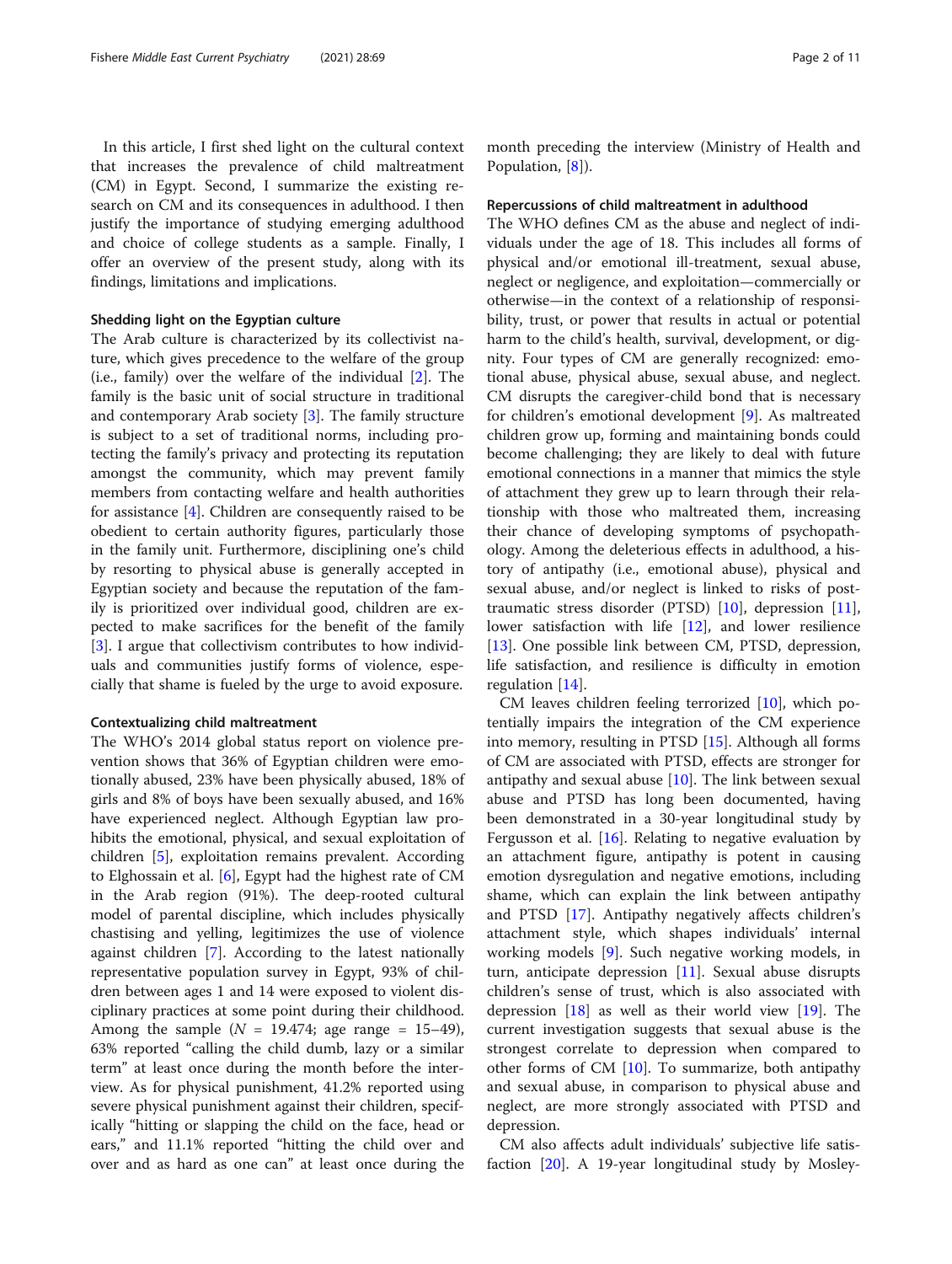Johnson et al. [\[12\]](#page-8-0) found a negative association between CM and life satisfaction. Fortunately, some who are maltreated as children overcome the adverse consequences and grow up to be resilient [\[13\]](#page-8-0). In this context, resilience is the potential to thrive despite having experienced severe stressors. It is therefore best studied longitudinally (e.g., [\[20](#page-9-0)]). Individuals with a history of CM tend to be less resilient to stressors later in life. Some traits and skills that contribute to resilience, such as psychological hardiness, ego resilience, and coping efficacy have been measured by self-reporting [[21](#page-9-0)].

Furthermore, CM interferes with the development of the six strategies of emotion regulation abilities, namely acceptance, avoidance, problem solving, reappraisal, rumination, and suppression [\[22](#page-9-0)]. Emotion regulation is, in turn, associated with mental health [[14\]](#page-8-0). On the one hand, emotion dysregulation predicts PTSD through thought suppression, avoidance and rumination, and it predicts depression through the inability to regulate affect [[23](#page-9-0)]. Experiencing higher negative emotions due to low reappraisal and rumination  $[11]$  $[11]$ , in turn, predicts lower life satisfaction [[24](#page-9-0)]. On the other hand, resilient individuals use two emotion regulation strategies [\[25](#page-9-0)]: attentional control, to shift focus from negative experiences, and reappraisal, to focus on positive emotions. Since emotion regulation is instrumental for developing resilience—and because it is predicted by  $CM - [23]$  $CM - [23]$  $CM - [23]$ emotion regulation is shown to mediate the association between CM and resilience.

# The right and duty to produce data about child maltreatment

The international community recognizes violence against children as a public health and human rights problem, both globally and within the 22 countries of the Arab League. Simultaneously, given the political events in the Middle East, Arabs have increasingly become the focus of media attention [[26\]](#page-9-0). Thus, there is a growing need for accurate information regarding Arab culture in order to better aid assessment and treatment of CM in Arab countries. Egypt is currently undergoing political and economic turmoil due to the regime's implementation of a number of policies which led to unprecedented inflation rates that have reached 23.2% in 2016 compared to 9% in 2011 [[27\]](#page-9-0)—that directly impacts social and familial dynamics—which might lead to increased levels of violence, including community violence, and possibly CM. It has been established in the existing literature that economic hardships are associated with adverse changes in the parenting of children, including maternal child abuse and neglect [\[28](#page-9-0)]. In this regard, Le Minh et al. [[29](#page-9-0)] argue that high rates of CM in LMICs exist in tandem with high rates of community violence. Evidence that violence increases the chances of

developing short- and long-term negative mental health issues has led to calls for greater attention to violence as a determinant of mental health, especially among young people [[6\]](#page-8-0).

Most research on CM in Egypt focuses on risk factors [[30\]](#page-9-0), external symptoms [[31\]](#page-9-0), and socioeconomic predictors [[32\]](#page-9-0). Other studies that investigate the problem of CM focus on data from emergency or clinical departments, criminal records or autopsy reports (e.g., [\[33](#page-9-0)]). To the best of our knowledge, only three studies examined CM among Egyptian college students ( $N = 450$ ; 52% females  $[34]$  $[34]$ ;; N = 1270; 100% females  $[35]$  $[35]$ ;; N = 963; 64% females  $[36]$ ;). While one of the three studies only reported prevalence of sexual abuse [[34\]](#page-9-0), Mansour et al. [\[36\]](#page-9-0) and Mahrous et al. [[35\]](#page-9-0) found that CM correlated with negative outcomes using instruments that were only designed for these studies. The lack of use of existing and validated instruments hinders the comparison of findings with other studies. In addition, none of the three studies investigated the relations of interest here, namely the correlation of CM with PTSD, depression, life satisfaction, and resilience, nor did they examine the mediating role of emotion dysregulation. Thus, the existing literature leaves important questions regarding CM unanswered. Most importantly, most research done on CM in Egypt is based on samples from lower socioeconomic statuses (SES) (Mohammad & Samak, 2017), including the three aforementioned studies. While findings refer to low parental education as a positive predictor of CM [[37\]](#page-9-0), our research shows that CM transcends social class [[38\]](#page-9-0). Therefore, this study contributes to the body of limited information on CM in emerging adults from middle and higher SES in Egypt. Emerging adulthood is a developmental stage marked by greater independence, exploration, and uncertainty [\[39](#page-9-0)]. It is understandably a period of vulnerability for psychopathology. There is a large body of research establishing CM as a risk factor for multiple negative outcomes in both adolescence and adulthood. Yet studies have relatively neglected emerging adulthood [[38\]](#page-9-0).

#### The present study

The present study aimed to replicate findings about associations between CM and PTSD, depression, life satisfaction, and resilience, as well as investigate the mediating role of emotion regulation in a sociocultural context not yet well studied: well-educated emerging adults in Egypt. This study was motivated by two objectives: (1) contributing to the literature on CM in Arab countries and (2) advancing the study of CM in higher SES in Egypt. I hypothesized a positive association between CM and psychopathology (H1) and a negative association between CM, life satisfaction and resilience (H3). Specifically, I hypothesized that antipathy and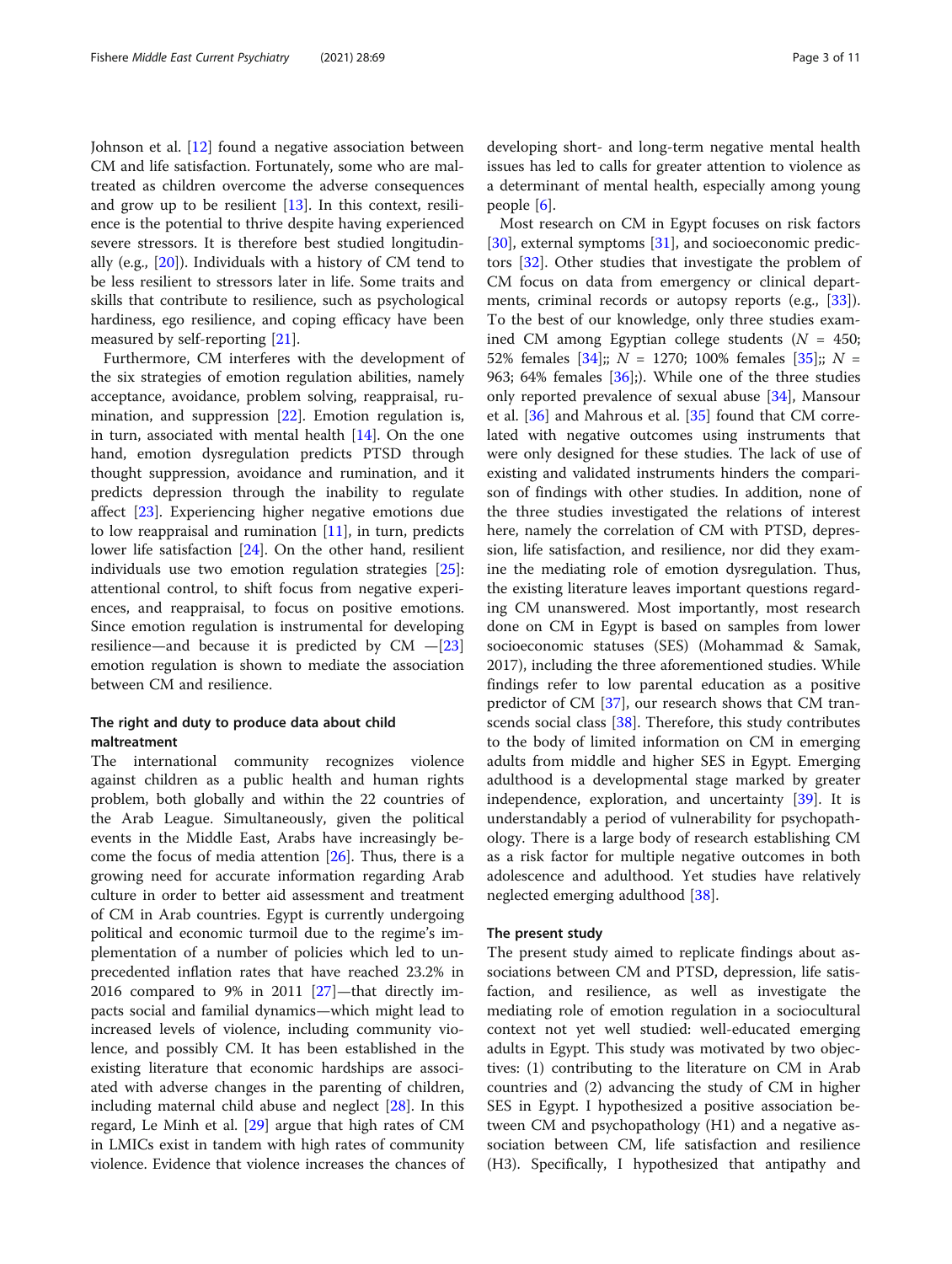sexual abuse contributed most to both associations (H2, H4). Second, I aimed at elucidating the mechanisms by which the forms of CM exerted their relative influence on psychopathology and life satisfaction. Specifically, I hypothesized that emotion dysregulation mediates the relationship between each CM form and psychopathology (H5), as well as life satisfaction and resilience (H6).

# Methods

# Participants

Students from various disciplines were recruited at a private English-speaking university in Cairo, using two strategies: (1) presenting the study inside classrooms (81.3%) and (2) advertising on Facebook groups used by students (18.7%). Recruitment materials explained that the study investigates how individuals' experiences with their families affected them. Using Cochran's formula, the sample size was set to 150 participants. Out of 505 students approached in 35 classes,  $45.9\%$  ( $N = 232$ ) expressed interest in the study, of whom 79.3% ( $N =$ 184) participated, a rate that is consistent with similar studies [\[40\]](#page-9-0). Thirteen students were excluded because they fulfilled at least one of the three exclusion criteria: (1) risk for psychosis, (2) substance abuse, and (3) suicidality. The final sample included 171 emerging adults (M  $= 20.46$  years,  $SD = 1.87$ ; 74.9% females).

# Procedures

Data was collected between April and November 2019. Participants were informed that if they expressed suicidal ideations, they would be referred to the student counseling center. Written informed consent was obtained. In a single 2-h session in an office on campus, self-report instruments were administered. The study was divided into three sections: (1) screening for CM and assessment of PTSD and resilience, (2) narrative interviews reported elsewhere [[41\]](#page-9-0), and (3) assessment of depression and emotion regulation. In compensation for their time, participants received vouchers for on-campus outlets worth 100 Egyptian pounds. A referral booklet that included contact information for mental health professionals in different geographical areas in Cairo was offered to all participants. Exclusion criteria were predetermined in order to avoid causing further distress to participants.

#### Measures

### Exclusion criteria

The Prodromal Questionnaire-16 (PQ-16 [[42\]](#page-9-0);) includes 16 yes/no items about psychotic symptoms (cut-off = 9). The Drug Abuse Screening Test (DAST-10 [\[43](#page-9-0)];) and the Alcohol Use Disorders Identification Test (AUDIT  $[44]$  $[44]$ ;) each includes 10 items (cut-off = 6 and 16, respectively). The Columbia-Suicide Severity Rating Scale (C-SSRS  $[45]$  $[45]$ ;) includes six yes/no items (cut-off = 2).

# Child maltreatment

The Childhood Experience of Care and Abuse Question-naire (CECA.Q [[46\]](#page-9-0);) is a retrospective assessment of antipathy, physical and sexual abuse, and neglect. Testretest reliability over 2 years was reported for antipathy  $(r = .71)$ , physical abuse  $(r = .51)$ , sexual abuse  $(r = .61)$ , and neglect  $(r = .53-.84)$ . The cut-off scores recommended by the authors were used to categorize participants who were exposed to maltreatment [\[46](#page-9-0)]. Antipathy and neglect were each assessed using eight items, filled in separately for each parental figure. Physical abuse was probed with one question. If answered affirmatively, participants answered four additional questions (frequency of hitting, the type of implement used, resulting injuries, and whether the perpetrator was out of control). Sexual abuse was probed with three questions, e.g., "When you were a child or teenager, did you ever have any unwanted sexual experiences?" If at least one of them was answered affirmatively, seven more questions were asked (e.g., frequency of sexual abuse, relationship with the perpetrator, characteristics of experience).

# Symptoms of PTSD and depression, life satisfaction, resilience, and emotion dysregulation

PTSD The Posttraumatic Stress Disorder Checklist for DSM–5 (PCL-5 [\[47\]](#page-9-0);) includes 20 items assessing symptoms on a five-point scale. The questions are asked on a Likert scale from 0 (not at all) to 4 (extremely). There was a high internal consistency with Cronbach's  $\alpha$  = .96. Participants were asked to answer the scale in reference to the most stressful event in their family before age 18.

Depression The revised version of the Center for Epidemiological Studies Depression Scale (CESD-R [\[48](#page-9-0)];) includes 20 items assessing symptoms on a five-point scale. The questions are asked on a Likert scale from 1 (rarely or none of the time) to 4 (most or all of the time). The CES-D has been found to have adequate internal consistency (current study  $\alpha$  =.74) and test-retest reliability [[49\]](#page-9-0).

Life satisfaction The Satisfaction with Life Scale (SWLS [[50\]](#page-9-0);) includes five items assessing the overall quality of life on a seven-point scale. All items are scored by a seven-point Likert-type scale, ranging from 1 (strongly disagree) to 7 (strongly agree). According to Diener and co-workers, the SWLS has been demonstrated to have strong internal consistency and moderate temporal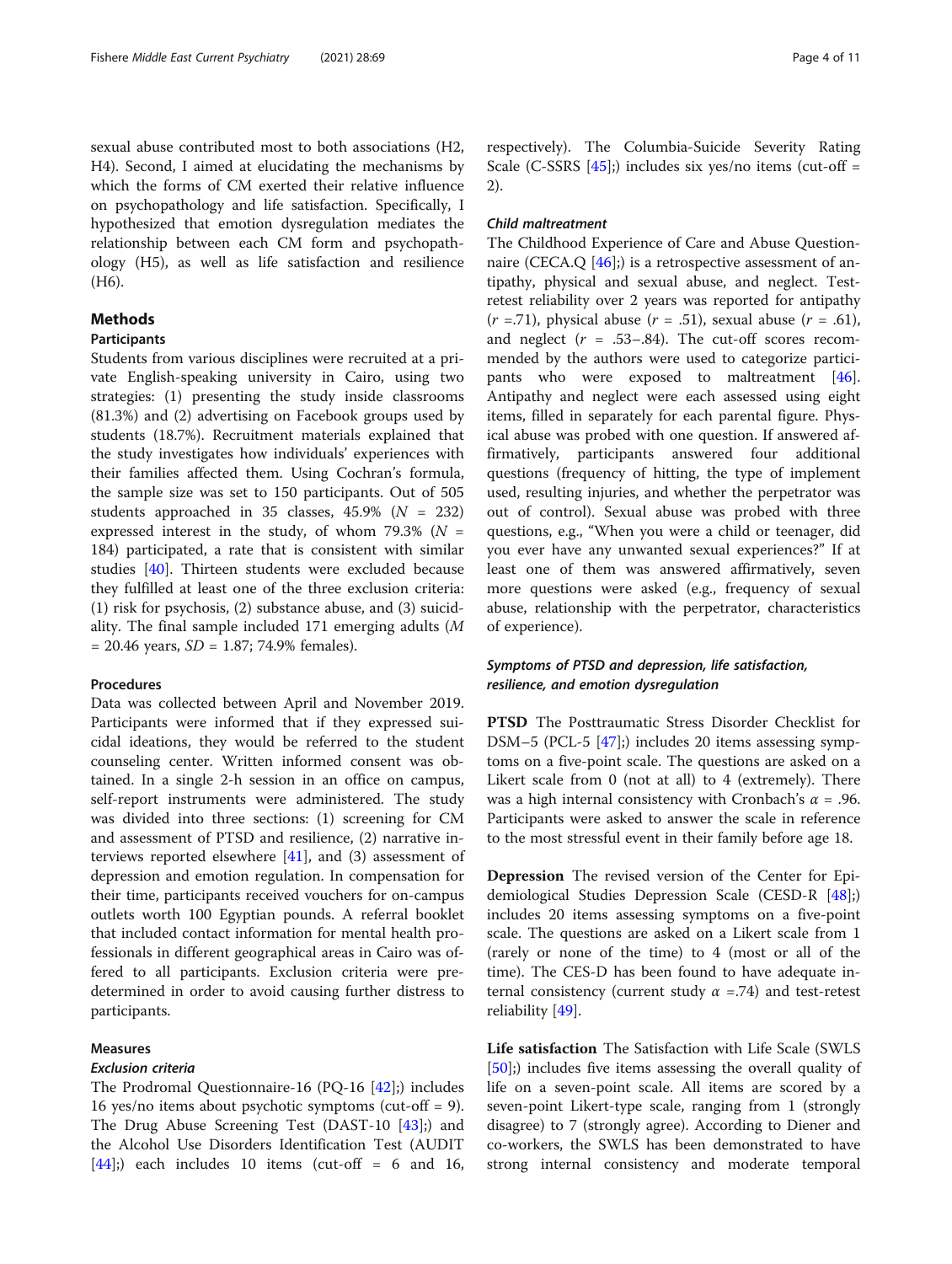stability with Cronbach's alpha of 0.87 and 2-month test-retest reliability of 0.82.

Resilience The Connor-Davidson Resilience Scale (CD-RISC-10 [[51](#page-9-0)];) includes 10 items assessing tolerance of negative affect, ability to focus under pressure, and an action-oriented approach to problem solving on a fourpoint scale. Respondents rate items on a scale from 0 (not true at all) to 4 (true nearly all the time). A preliminary study of the psychometric properties of the CD-RISC in general population and patient samples supported its internal consistency, test–retest reliability, and convergent and divergent validity [\[21](#page-9-0)].

Emotion dysregulation The short version of the Difficulties in Emotion Regulation Scale (DERS-SF [[52\]](#page-9-0);) includes 18 items assessing emotion regulation strategies on a five-point scale from 0 (almost never) to 4 (almost always). The DERS demonstrated adequate factorial validity as well as internal consistency (.76–.87 and .85 to .94, respectively) [\[14](#page-8-0)].

Data analysis plan All data met assumptions of linearity, multicollinearity, homoscedasticity, and normally distributed errors. Two outliers were winsorized. Sociodemographic variables that correlated with the dependent variables were controlled in all tests of hypotheses: age, SES, and prior therapy experience. The hypotheses that CM is positively associated to psychopathology (H1) and negatively to life satisfaction and resilience (H3), and that antipathy and sexual abuse are the strongest correlates to the dependent variables (H2, H4) were tested in four multiple regressions, one for each dependent variable: PTSD, depression, and satisfaction with life and resilience. The control variables—age, SES, and therapy experience—were entered in step 1 and the continuous variables for the four CM (antipathy, physical abuse, sexual abuse, and neglect) forms were entered in step 2. The hypotheses that emotion dysregulation mediated the association between CM and psychopathology (H5) and life satisfaction and resilience (H6) were tested separately for each of the four dependent variables by using PROCESS Macro V3.5 [[53](#page-9-0)] to determine whether emotion dysregulation predicted the dependent variables, and whether it reduced or eliminated the predictive value of CM forms. Control variables were included in the mediation analysis.

#### Results

#### Descriptive statistics

Sample characteristics and correlations between variables are reported for descriptive purposes (see Tables 1 and [2\)](#page-5-0). With regard to social class,  $18.1\%$  ( $n = 31$ ) of the participants classified themselves socially as being

| Male                              | 19 (21.3) | 24 (29.3) | 43 (25.1)  |
|-----------------------------------|-----------|-----------|------------|
| Mother's highest education degree |           |           |            |
| None                              | 2(2.2)    | 1(1.2)    | 1(6)       |
| High school                       | 68 (76.4) | 3(3.7)    | 5(2.9)     |
| Undergraduate                     | 19(21.3)  | 56 (68.3) | 124 (72.5) |
| Postgraduate                      |           | 22 (26.8) | 41 (24.0)  |
| Father's highest education degree |           |           |            |
| High school                       | 2(2.2)    | 1(1.2)    | 3(1.8)     |
| Undergraduate                     | 52 (58.4) | 50 (61.0) | 102 (59.6) |
| Postgraduate                      | 35 (39.3) | 31 (37.8) | 66 (38.6)  |
| Mother's employment status        |           |           |            |
| Unemployed                        | 49 (55.1) | 46 (56.1) | 95 (55.6)  |
| Employed                          | 40 (44.9) | 36 (43.9) | 76 (44.4)  |
| Father's employment status        |           |           |            |

Unemployed 15 (16.9) 10 (12.2) 25 (14.6) Employed 74 (83.1) 72 (87.8) 146 (85.4)

18–21 63 (70.8) 59 (72.0) 122 (71.3) 22–25 26 (29.2) 23 (28.0) 49 (28.7)

Female 70 (78.7) 58 (70.7) 128 (74.9)

Table 1 Sample demographic characteristics

Age group

Gender

Control Child maltreatment Full sample n (%) n (%) n (%)

 $N = 171$  ( $n = 89$  for the control group and  $n = 82$  for the child maltreatment group)

middle class as middle social class, 59.6% ( $n = 102$ ) upper middle class, or upper class ( $n = 38$ ; 22.2%). Almost half of the sample (48%;  $n = 89$ ) had experienced some form of CM before the age of 18. Of these 89 participants, 30.4% ( $n = 52$ ) experienced physical abuse, 21.1% ( $n = 36$ ) experienced sexual abuse, 14.6% ( $n = 25$ ) experienced antipathy, and  $9.4\%$  ( $n = 15$ ) experienced neglect during childhood. It is important to note that these types of CM are not mutually exclusive; 54.9% (n = 45) of those who have been exposed to CM experienced only one type of abuse or neglect, while 34.1% (n = 28) experienced two types, and 11%  $(n = 9)$  experienced three types of CM. With regard to perpetrators of CM, 48% ( $n = 12$ ) of those exposed to antipathy indicated that it was by their father,  $36\%$  ( $n = 9$ ) by their mother, and 16% ( $n = 4$ ) by both parents. Moreover, 40.4% ( $n = 21$ ) reported being physically abused by their father, 36.5% (*n* = 19) by their mother, and 23% (*n* = 12) by both. Of those having experienced neglect, it was reported that 75% ( $n = 12$ ) experienced it from the father, 12.5% ( $n = 2$ ) from the mother, and 12.5% ( $n = 2$ ) from both parents. Finally, sexual abuse was reported to have been experienced by someone known to the person among 55.6% ( $n = 20$ ) of participants, by a household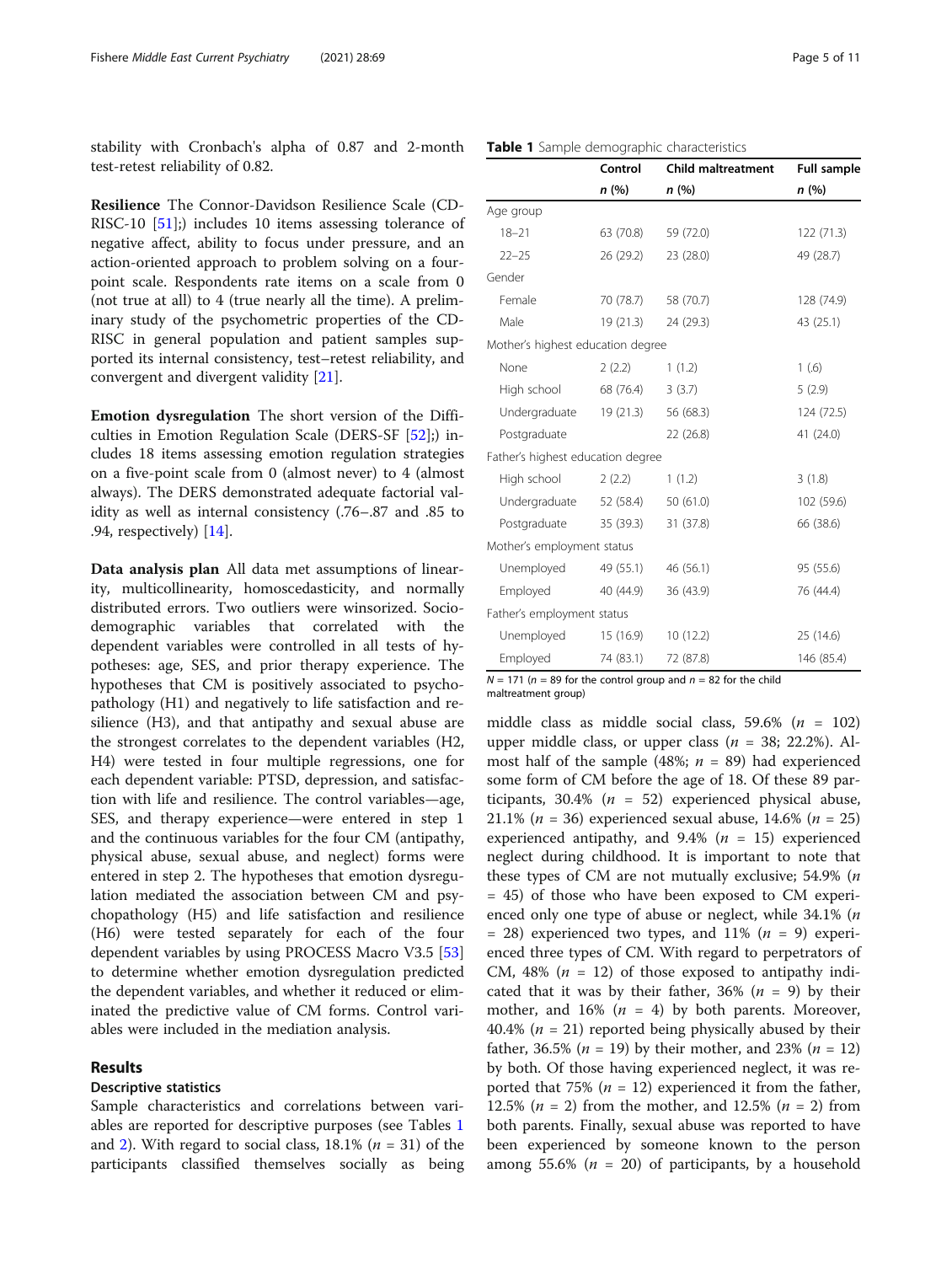|               | 1         | 2        | 3        | 4        | 5         | 6        | 7         | 8         |
|---------------|-----------|----------|----------|----------|-----------|----------|-----------|-----------|
| 1. Antipathy  |           |          |          |          |           |          |           |           |
| 2. PA         | $.49***$  |          |          |          |           |          |           |           |
| 3. SA         | $.33***$  | $.18*$   |          |          |           |          |           |           |
| 4. Neglect    | $.72***$  | $.23***$ | $.22***$ |          |           |          |           |           |
| 5. PTSD       | $.43***$  | $.17*$   | $.31***$ | $.29***$ |           |          |           |           |
| 6. Depression | $.39***$  | $.22***$ | $.31***$ | $.29***$ | $.56***$  |          |           |           |
| 7. SWL        | $-.34***$ | $-.19*$  | $-.11$   | $-.18*$  | $-.25***$ | $-.30**$ |           |           |
| 8. Resilience | $-.26***$ | $-.22**$ | $-.00$   | $-.10$   | $-.10$    | $-.27**$ | $.40**$   |           |
| 9. ED         | $.51***$  | $.33***$ | $.29***$ | $.33***$ | $.54***$  | $.59***$ | $-.36***$ | $-.35***$ |

<span id="page-5-0"></span>Table 2 Correlations for study variables

PA physical abuse, SA sexual abuse, SWLS satisfaction with life, ED emotion dysregulation. All variables are continuous

\*\*p < .001, \*p < .05

member or a relative by 41.7% ( $n = 15$ ), and by a stranger among 2.8% ( $n = 1$ ). It is important to note, however, that none of those who experienced sexual abuse reported that either parent was the perpetrator.

# CM correlates with psychopathology in emerging adulthood

H1, that CM correlates with psychopathology, was confirmed for both PTSD  $(F(4, 163) = 10.18, p < .001, R^2 =$ .24) and depression  $(F(4, 163) = 8.87, p < .001, R^2 = .24)$ , as was hypothesis 2, that CM correlates with both satisfaction with life  $(F(4, 163) = 5.61, p < .001, R^2 = .16)$  and resilience  $(F(4, 163) = 4.40, p < .001, R^2 = .17)$ .

# Antipathy and sexual abuse correlate the strongest with psychopathology, life satisfaction and resilience in emerging adulthood

Hypotheses 3 and 4—which predicted that amongst the four forms of CM, antipathy and sexual abuse have the strongest correlation to the outcome variables—were partially supported. Only antipathy, and not sexual abuse nor any other CM form, correlated with life satisfaction and resilience (see Table [3](#page-6-0)).

#### Emotion dysregulation

Hypotheses 5 and 6—which expected emotion dysregulation to mediate the association between CM and the outcome variables. Both the prediction of the mediator by antipathy and sexual abuse was significant, as were the correlations between emotion regulation and the four dependent variables (see Table 2). Antipathy correlated with all four variables, while sexual abuse only correlated with two (see Table [3\)](#page-6-0). Therefore, six mediation models were run, four with antipathy as predictors and two with sexual abuse (see Table [4](#page-7-0)). For antipathy, emotion dysregulation reduced the predictive value of antipathy for PTSD and satisfaction with life (partial mediations), while eliminating those for depression and resilience (full mediations). For sexual abuse, emotion dysregulation reduced the predictive value of sexual abuse for PTSD (partial mediation) and eliminated it for depression (full mediation).

# **Discussion**

The overarching goal of this study was to examine the association between CM and psychopathology, life satisfaction and resilience among well-educated emerging adults. I hypothesized that antipathy and sexual abuse are the strongest correlates to psychopathology, life satisfaction, and resilience and that emotion dysregulation mediates these associations. The results partially supported the hypotheses. Antipathy and sexual abuse were associated with both PTSD and depression. However, only antipathy correlated negatively with resilience and life satisfaction. Emotion dysregulation mediated all these associations.

The present study reveals that 48% of the sample  $(N =$ 82) was exposed to at least one type of CM. Our findings are consistent with the literature on the effects of CM in adulthood. What the present study adds to this body of knowledge is an illustration of the impact of CM in emerging adults in Egypt, and that violence, and specifically parental violence against children, cuts through social and economic lines.

In earlier studies on Egypt, Mansour et al. [[36\]](#page-9-0) reported rates of 2.1% for antipathy, 3% for physical abuse, 5% for sexual abuse, and 7% for neglect among college students ( $N = 963$ ; 63.9% females) using an Arabic version of the Childhood Trauma Questionnaire (CTQ [[54\]](#page-9-0);). Using a different translated version of the CTQ, Mahrous et al. [[35\]](#page-9-0) reported rates of 40.26% for antipathy, 40.28% for physical abuse, 33.05% for sexual abuse, and 49.73% for neglect among a sample of female college students ( $N = 1270$ ). Aboul-Hagag and Hamed [[34\]](#page-9-0) reported a rate of 29.8% for sexual abuse among a sample of college students ( $N = 450$ ; 51.8% females) using the Finkelhor's [[55](#page-9-0)] questionnaire.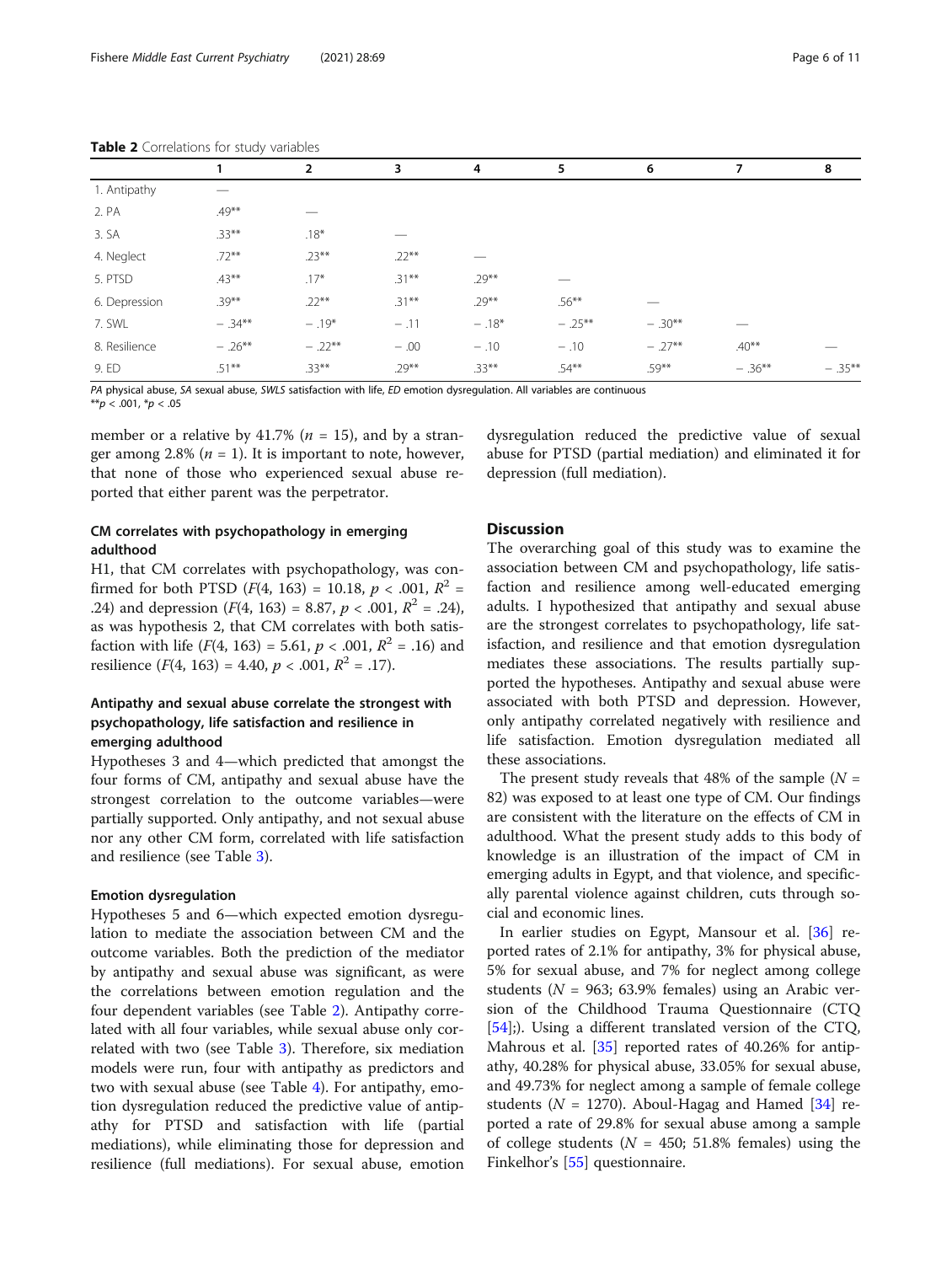| Outcome                | <b>Regression models</b> |         |                    |             |         |                     |  |  |  |
|------------------------|--------------------------|---------|--------------------|-------------|---------|---------------------|--|--|--|
| variables              | Step 1                   |         |                    | Step 2      |         |                     |  |  |  |
|                        | В                        | SE      | 95% CI             | B           | SE      | 95% CI              |  |  |  |
| PTSD                   |                          |         |                    |             |         |                     |  |  |  |
| Constant               | 47.219*                  | 15.730  | [17.737, 78.322]   | 26.618      | $-.338$ | $[-2.637, 56.203]$  |  |  |  |
| Age                    | $-1.470*$                | .669    | $[-2.789, -.171]$  | $-.985$     | .597    | $[-2.227, .227]$    |  |  |  |
| SES                    | $-1.794$                 | 3.204   | $[-8.051, 4.384]$  | $-2.630$    | 3.128   | $[-9.042, 3.503]$   |  |  |  |
| Therapy                | $6.102*$                 | $-.034$ | [.868, 11.109]     | 3.424       | 2.427   | $[-1.216, 7.957]$   |  |  |  |
| Antipathy              |                          |         |                    | .569**      | .142    | [.284, .836]        |  |  |  |
| PA                     |                          |         |                    | $-.457$     | .551    | $[-1.521, .597]$    |  |  |  |
| SA                     |                          |         |                    | $1.605*$    | .665    | [.395, 3.030]       |  |  |  |
| Neglect                |                          |         |                    | $-.123$     | .182    | [.485, .288]        |  |  |  |
| $R^2$                  | .055                     |         |                    | .244        |         |                     |  |  |  |
| $\Delta R^2$           | .055                     |         |                    | .189        |         |                     |  |  |  |
| Depression             |                          |         |                    |             |         |                     |  |  |  |
| Constant               | 56.227**                 | 11.811  | [32.455, 80.742]   | 41.482*     | 12.339  | [17.252, 63.964]    |  |  |  |
| Age                    | $-1.586*$                | .547    | $[-2.673, -0.596]$ | $-1.303*$   | .534    | $[-2.426, -0.253]$  |  |  |  |
| SES                    | $-5.464$                 | 2.962   | $[-11.464, .361]$  | $-5.856*$   | 2.853   | $[-11.384, - .251]$ |  |  |  |
| Therapy                | 4.224                    | 2.262   | $[-.050, 8.504]$   | 1.803       | 2.173   | $[-2.363, 5.896]$   |  |  |  |
| Antipathy              |                          |         |                    | .295*       | .137    | [.031, .578]        |  |  |  |
| PA                     |                          |         |                    | .286        | $-.024$ | $[-.693, 1.273]$    |  |  |  |
| SA                     |                          |         |                    | $1.661*$    | .356    | [.356, 3.084]       |  |  |  |
| Neglect                |                          |         |                    | .040        | .173    | $[-.284, .405]$     |  |  |  |
| $R^2$                  | .076                     |         |                    | .241        |         |                     |  |  |  |
| $\Delta R^2$           | .076                     |         |                    | .165        |         |                     |  |  |  |
| Satisfaction with life |                          |         |                    |             |         |                     |  |  |  |
| Constant               | 9.426                    | 5.620   | $[-1.185, 19.843]$ | 15.172*     | 5.928   | [4.013, 25.653]     |  |  |  |
| Age                    | $.535*$                  | .231    | [.069, 1.014]      | .389        | .226    | $[-.071, .880]$     |  |  |  |
| SES                    | 2.000                    | 1.451   | $[-.828, 4.933]$   | 2.214       | 1.354   | $[-.467, 4.928]$    |  |  |  |
| Therapy                | $-.983$                  | .952    | $[-2.802, .933]$   | $-.478$     | .906    | $[-2.266, 1.390]$   |  |  |  |
| Antipathy              |                          |         |                    | $- .214***$ | .058    | $[-.336, -.104]$    |  |  |  |
| PA                     |                          |         |                    | $-.016$     | .196    | $[-.407, .361]$     |  |  |  |
| SA                     |                          |         |                    | .011        | .263    | $[-.540, .520]$     |  |  |  |
| Neglect                |                          |         |                    | .114        | .078    | $[-.038, .278]$     |  |  |  |
| $\mathbb{R}^2$         | .047                     |         |                    | .163        |         |                     |  |  |  |
| $\Delta R^2$           | .047                     |         |                    | .115        |         |                     |  |  |  |
| Resilience             |                          |         |                    |             |         |                     |  |  |  |
| Constant               | 14.160*                  | 6.038   | [2.798, 26.487]    | 17.735*     | 5.875   | [6.765, 29.219]     |  |  |  |
| Age                    | $.514*$                  | .257    | $[-.020, 1.010]$   | .419        | .245    | $[-.080, .880]$     |  |  |  |
| SES                    | 2.619                    | 1.448   | $[-.238, 5.447]$   | 2.733       | 1.371   | $[-.093, 5.517]$    |  |  |  |
| Therapy                | $-2.193*$                | .972    | $[-4.233, -0.236]$ | $-2.022*$   | .956    | $[-3.948, -0.134]$  |  |  |  |
| Antipathy              |                          |         |                    | $-.184*$    | .072    | $[-.319, -.049]$    |  |  |  |
| PA                     |                          |         |                    | $-.234$     | $-.214$ | $[-.667, .162]$     |  |  |  |
| SA                     |                          |         |                    | .356        | .278    | $[-.207, .848]$     |  |  |  |
| Neglect                |                          |         |                    | .145        | .087    | $[-.028, .329]$     |  |  |  |

<span id="page-6-0"></span>

|  |  |  | Table 3 Multiple regressions with covariates and CM predicting PTSD, depressive symptoms, resilience, and life satisfaction |  |  |
|--|--|--|-----------------------------------------------------------------------------------------------------------------------------|--|--|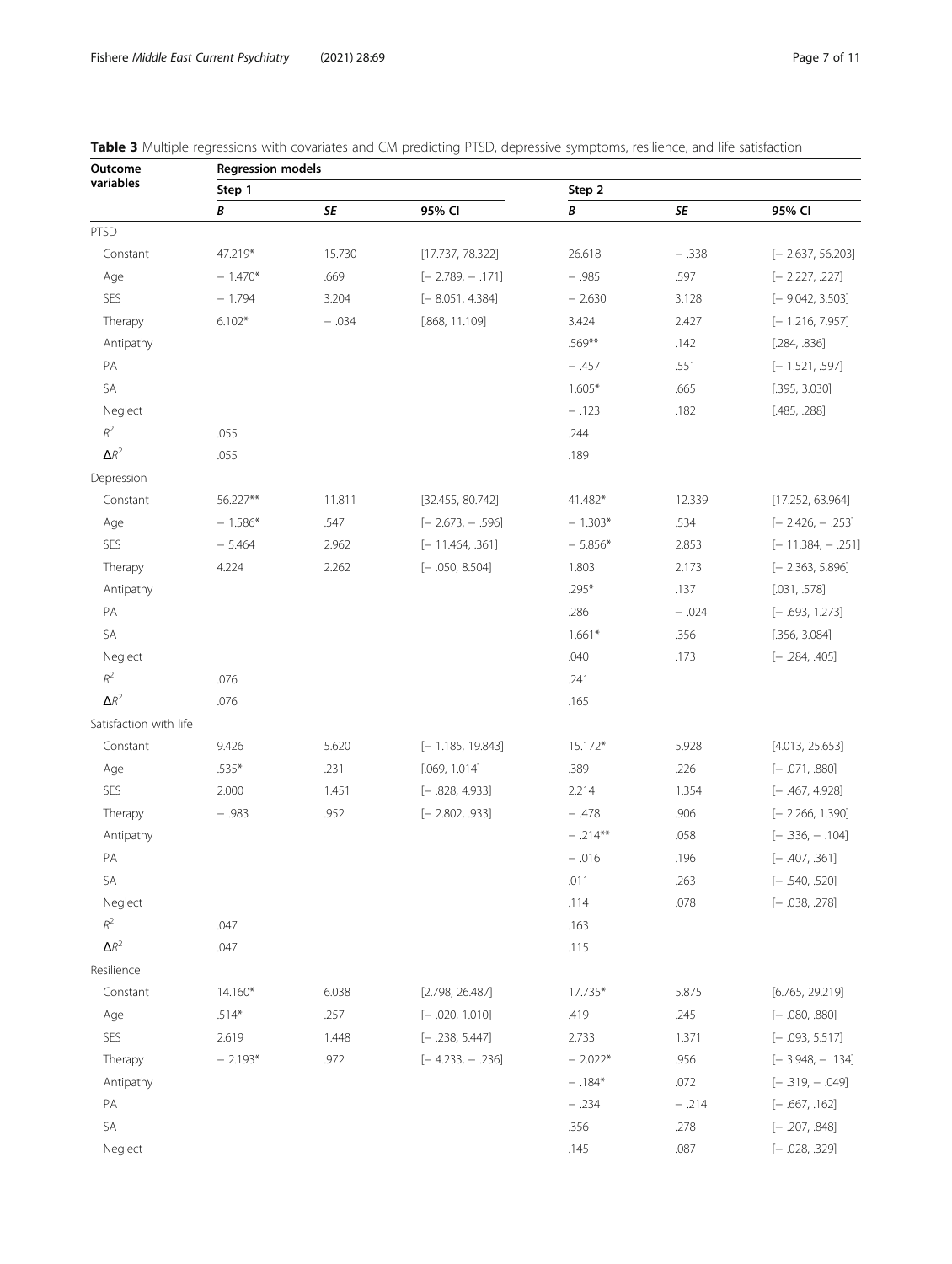| Outcome      | <b>Regression models</b> |    |        |        |    |        |  |
|--------------|--------------------------|----|--------|--------|----|--------|--|
| variables    | Step 1                   |    |        | Step 2 |    |        |  |
|              |                          | SE | 95% CI |        | SE | 95% CI |  |
|              | .076                     |    |        | .166   |    |        |  |
| $\Delta R^2$ | .076                     |    |        | .090   |    |        |  |

<span id="page-7-0"></span>Table 3 Multiple regressions with covariates and CM predicting PTSD, depressive symptoms, resilience, and life satisfaction (Continued)

PA physical abuse, SA sexual abuse. The confidence interval for the coefficient is a BCa Bootsrapped CI based on 5000 samples

Among survivors of CM, our results showed increased PTSD and depression in emerging adulthood, lower life satisfaction and lower resilience. The present study confirms evidence that CM increases the risk for psychopathology. Consistent with other studies (e.g., [\[10](#page-8-0)]), antipathy and sexual abuse had the strongest association to PTSD, in comparison to physical abuse and neglect. As hypothesized, antipathy was strongly associated with lower life satisfaction, paralleling recent findings in China, a similarly collectivistic culture [\[24](#page-9-0)], as well as those in western countries [[12](#page-8-0)]. These findings confirm that CM is an important environmental factor that leads to lower life satisfaction in adulthood in middle to high socioeconomic classes in Egypt. Moreover, it corroborates findings that CM, especially parental antipathy, reduces resilience in adulthood [\[24](#page-9-0)].

Sexual abuse did not correlate with resilience or satisfaction with life, contradicting earlier findings, which could be understood through examining two main factors. First, in the current sample, sexual abuse was not found to be perpetrated by any of the parents, but rather by other persons of trust (55.6% by someone known to the family, 41.7% by a household member or a relative, and 2.9% by a stranger). While these findings call for an exploration as to why no sexual abuse by a parent was reported, survivors might have benefited from individual and environmental protective factors that moderated their experience, possibly lessening its long-term effect. In a meta-analysis by Ventus et al. [[56](#page-9-0)], intrafamilial sexual abuse was associated with an earlier age of onset,

Table 4 Indirect effects in mediation analysis models

| Outcome variable                 | Independent variable B |     | SE | 95% CI                    |
|----------------------------------|------------------------|-----|----|---------------------------|
|                                  |                        |     |    |                           |
| <b>PTSD</b>                      | Antipathy              | .22 |    | $.04$ $[.14, .30]$        |
|                                  | Sexual abuse           | .14 |    | .04 [.08. .22]            |
| Depression                       | Antipathy              | .26 |    | $.05$ $[.17, .35]$        |
|                                  | Sexual abuse           | .16 |    | $.04$ $[.08, .23]$        |
| Satisfaction with life Antipathy |                        |     |    | $-.12$ .05 $[-.21, -.02]$ |
| Resilience                       | Antipathy              |     |    | $-.14$ .05 $[-.23, -.05]$ |

Completely standardized indirect effects are shown. The confidence interval for the indirect effect is a BCa Bootstrapped CI based on 1000 sample

which results in more serious sequelae due to an expectedly longer duration of abuse. When sexual abuse is inflicted by a trusted adult, it may be hard for children to view the perpetrator in a negative light, thus pushing them to blame themselves for the event [[57\]](#page-9-0). Second, 65.7% of those who were sexually abused  $(n = 23)$  experienced it more than once. The remaining 34.3% were abused only once. Prolonged maltreatment has been studied in comparison to singular events in childhood [[13\]](#page-8-0). Conversely, cumulative trauma over the course of a lifetime correlated with higher levels of psychological distress [\[58](#page-10-0)].

Therefore, the finding of a significantly negative association between antipathy and life satisfaction and/ or resilience concurs with the literature. As for sexual abuse, the results reflect the fact that many of those exposed to this form of CM only experienced it once, which might have not affected their satisfaction with life and resilience as much as cumulative stress during childhood would (i.e., antipathy). Prolonged stress has been shown to be the strongest contributor to symptom complexity, which is often marked by difficulties with emotion regulation [[58](#page-10-0)]. Longitudinal studies show that emotion dysregulation is a connecting factor between CM, PTSD, and depression [\[10](#page-8-0), [59\]](#page-10-0). The study highlights this correlation, confirming earlier results [\[23](#page-9-0)].

This study has two main limitations. First, the design of the study does not exclude a retrospective bias in its assessment of CM. In addition, it does not allow us to draw conclusions about causal relations between CM and the outcomes. Second, the findings have limited generalizability as the selected sample is nonrepresentative of the Egyptian population. Further research can help us to better understand cultural norms regarding discipline, especially physical punishment and abuse. Conducting research among a more representative sample of the general population would allow for a better understanding of the repercussions of CM in emerging adulthood across Egypt as a whole. A potential inquiry for future research is to examine people's knowledge, attitudes and reporting behavior of CM in order to address deep-rooted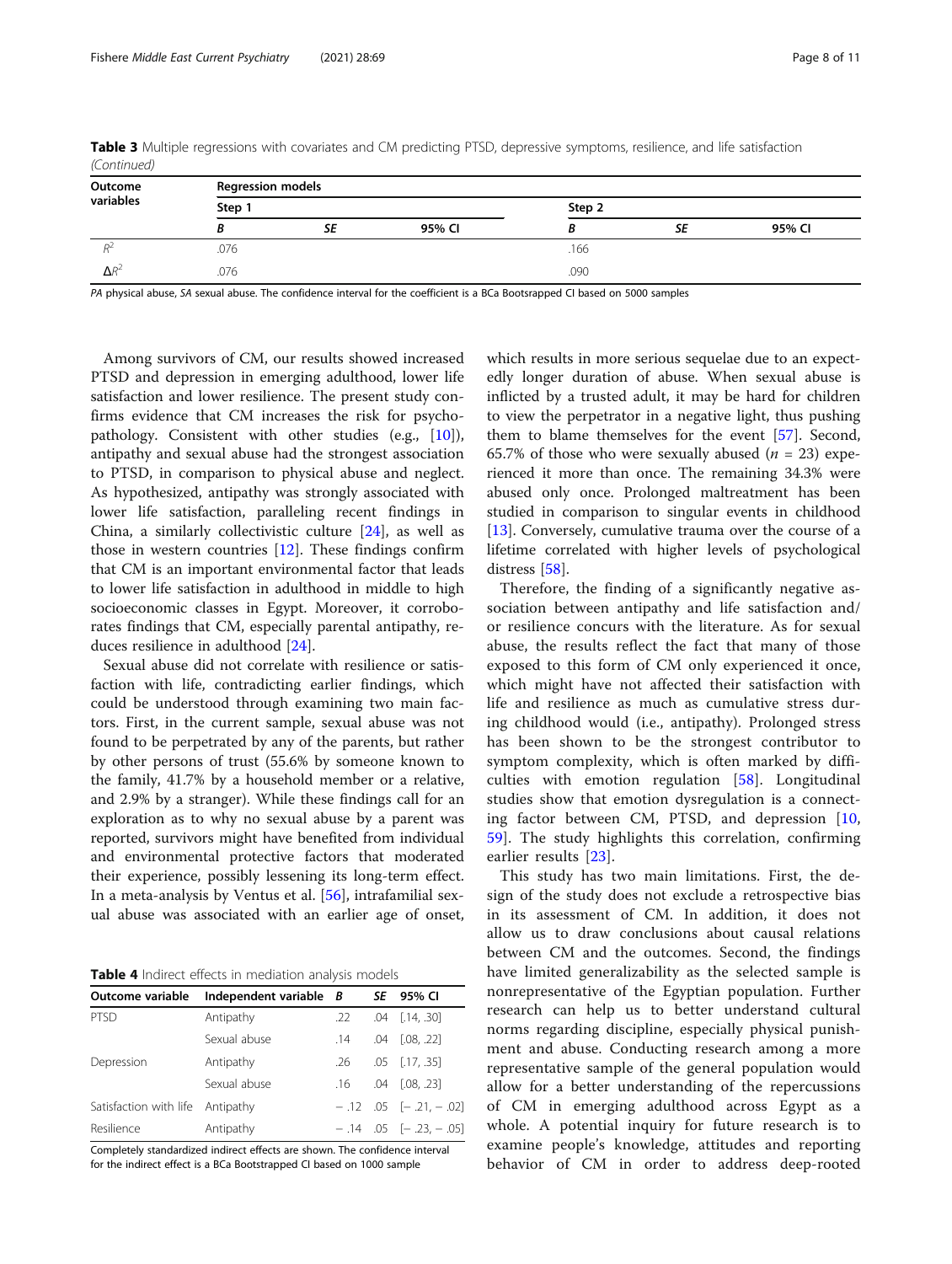<span id="page-8-0"></span>cultural beliefs that contribute to the prevalence of violence against children.

# Conclusions

The findings of this study are useful for stakeholders in Egypt, specifically families as well as policymakers working in the field of childcare, particularly as it challenges the assumption that CM is only comorbid among families in lower SES. A comprehensive understanding of the negative impacts of CM on individuals throughout their lifespan can provide support for awareness and advocacy initiatives on the indelible effects of violence against children across all social strata. While the findings are consistent with evidence from Western countries with regard to the particularly detrimental effect of antipathy and sexual abuse, this study has important implications for practitioners as it shows that CM has diverse and complex sequelae that extend over time in the Egyptian culture. Without undermining the negative consequences of physical abuse in adulthood, this data highlights the importance of examining the characteristics of childhood physical abuse, its perception among youngsters, as well as the potential ramifications it has, whether on the individual (e.g., other forms of psychopathology) or family (e.g., domestic violence) or on society (e.g., social violence) as a whole. These findings are essential to parents, health planners, and policy makers in proposing strategies to help prevent mental health problems that can persist into adulthood. Finally, the study's findings call for a stronger enforcement of the existing children's rights and protection laws in place.

#### Abbreviations

CM: Child maltreatment; LMIC: Lower-middle income country; PTSD: Posttraumatic stress disorder; WHO: World Health Organization

#### Acknowledgements

I thank Prof. Dr. Tilmann Habermas (Goethe University Frankfurt, Germany) for his continuous supervision of my work, extensive feedback concerning this draft, and all his valuable support. I thank Dr. Yasmine Saleh, Mariam Arafa, Sarah Ismail, Safeya Abouzeid (American University in Cairo, Egypt), and Raghda El-Qabbage (Cairo University, Egypt) for providing me with support during the data collection period.

#### Author's contributions

MF is the sole author of this work. The author read and approved the final manuscript.

#### Funding

This work was partially funded by the German Business Foundation (Stiftung der deutschen Wirtschaft).

#### Availability of data and materials

The datasets used and/or analyzed during the current study are available from the corresponding author on reasonable request.

#### **Declarations**

#### Ethics approval and consent to participate

The study was approved by the American University in Cairo's Institutional Review Board (#2018-2019-109).

#### Consent for publication

The study has received consent for publication from the Institutional Review Board as well as from all participants who signed the consent form stating this purpose.

#### Competing interests

The author declares that she has no competing interests.

Received: 10 August 2021 Accepted: 24 September 2021 Published online: 15 November 2021

#### References

- 1. Lynch, Vivian Valvano. "The country of the young: interpretations of youth and childhood in Irish culture Ed. by John Countryman and Kelly Matthews (review)." New Hibernia Review, vol. 18, no. 1, Center for Irish Studies at the University of St. Thomas, 2014, pp. 157–159. [https://doi.org/10.1353/nhr.2](https://doi.org/10.1353/nhr.2014.0016) [014.0016,](https://doi.org/10.1353/nhr.2014.0016)
- 2. Erickson CD, Al-Timimi NR (2001) Providing mental health services to Arab Americans: recommendations and considerations. Cultur Divers Ethnic Minor Psychol 7(4):308–327. <https://doi.org/10.1037/1099-9809.7.4.308>
- 3. Dwairy M (2004) Parenting styles and mental health of Palestinian–Arab adolescents in Israel. Transcult Psychiatry 41(2):233–252. [https://doi.org/10.11](https://doi.org/10.1177/1363461504043566) [77/1363461504043566](https://doi.org/10.1177/1363461504043566)
- 4. Haj-Yahia MM (2001) The incidence of witnessing interparental violence and some of its psychological consequences among Arab adolescents. Child Abuse Negl 25(7):885–907. [https://doi.org/10.1016/S0145-2134\(01\)00245-9](https://doi.org/10.1016/S0145-2134(01)00245-9)
- 5. Egypt (2008) Law No. 12 of 1996 Promulgating the Child Law Amended by Law No. 126 of. Al-Jarida Al-Rasmiya 39(13):2–47
- 6. Elghossain T, Bott S, Akik C, Ghattas H, Obermeyer CM (2019) Prevalence of key forms of violence against adolescents in the Arab Region: a systematic review. J Adolesc Health 64(1):8–19. [https://doi.org/10.1016/j.jadohealth.201](https://doi.org/10.1016/j.jadohealth.2018.08.016) [8.08.016](https://doi.org/10.1016/j.jadohealth.2018.08.016)
- 7. Mohammed NY, Samak YAA (2017) Spoil the rod and save the child: Socioeconomic predictors of harsh discipline by parents, Egyptian case study. J Interpers Violence 32(11):1730–1752. [https://doi.org/10.1177/08862](https://doi.org/10.1177/0886260517698703) [60517698703](https://doi.org/10.1177/0886260517698703)
- 8. Ministry of Health and Population, El-Zanaty and Associates, and ICF International. (2015). Egypt demographic health survey. Ministry of Health and Population and ICF International.
- 9. Bowlby J (1969) Attachment: attachment and loss. Basic, New York
- 10. Messman-Moore TL, Bhuptani PH (2017) A review of the long-term impact of child maltreatment on posttraumatic stress disorder and its comorbidities: an emotion dysregulation perspective. Clin Psychol Sci Pract 24(2):154–169. <https://doi.org/10.1111/cpsp.12193>
- 11. Infurna MR, Reichl C, Parzer P, Schimmenti A, Bifulco A, Kaess M (2016) Associations between depression and specific childhood experiences of abuse and neglect: a meta-analysis. J Affect Disord 190:47–55. [https://doi.](https://doi.org/10.1016/j.jad.2015.09.006) [org/10.1016/j.jad.2015.09.006](https://doi.org/10.1016/j.jad.2015.09.006)
- 12. Mosley-Johnson E, Garacci E, Wagner N, Mendez C, Williams JS, Egede LE (2019) Assessing the relationship between adverse childhood experiences and life satisfaction, psychological well-being, and social well-being: United States Longitudinal Cohort 1995–2014. Qual Life Res 28(4):907–914. [https://](https://doi.org/10.1007/s11136-018-2054-6) [doi.org/10.1007/s11136-018-2054-6](https://doi.org/10.1007/s11136-018-2054-6)
- 13. Ben-David V, Jonson-Reid M (2017) Resilience among adult survivors of childhood neglect: a missing piece in the resilience literature. Child Youth Serv Rev 78:93–103. <https://doi.org/10.1016/j.childyouth.2017.05.014>
- 14. Jennissen S, Holl J, Mai H, Wolff S, Barnow S (2016) Emotion dysregulation mediates the relationship between child maltreatment and psychopathology: a structural equation model. Child Abuse Negl 62:51–62. <https://doi.org/10.1016/j.chiabu.2016.10.015>
- 15. Horowitz MJ (1997) Stress response syndromes: PTSD, grief, and adjustment disorders (3rd ed.). Jason Aronson, Northvale
- 16. Fergusson DM, McLeod GF, Horwood LJ (2013) Childhood sexual abuse and adult developmental outcomes: findings from a 30-year longitudinal study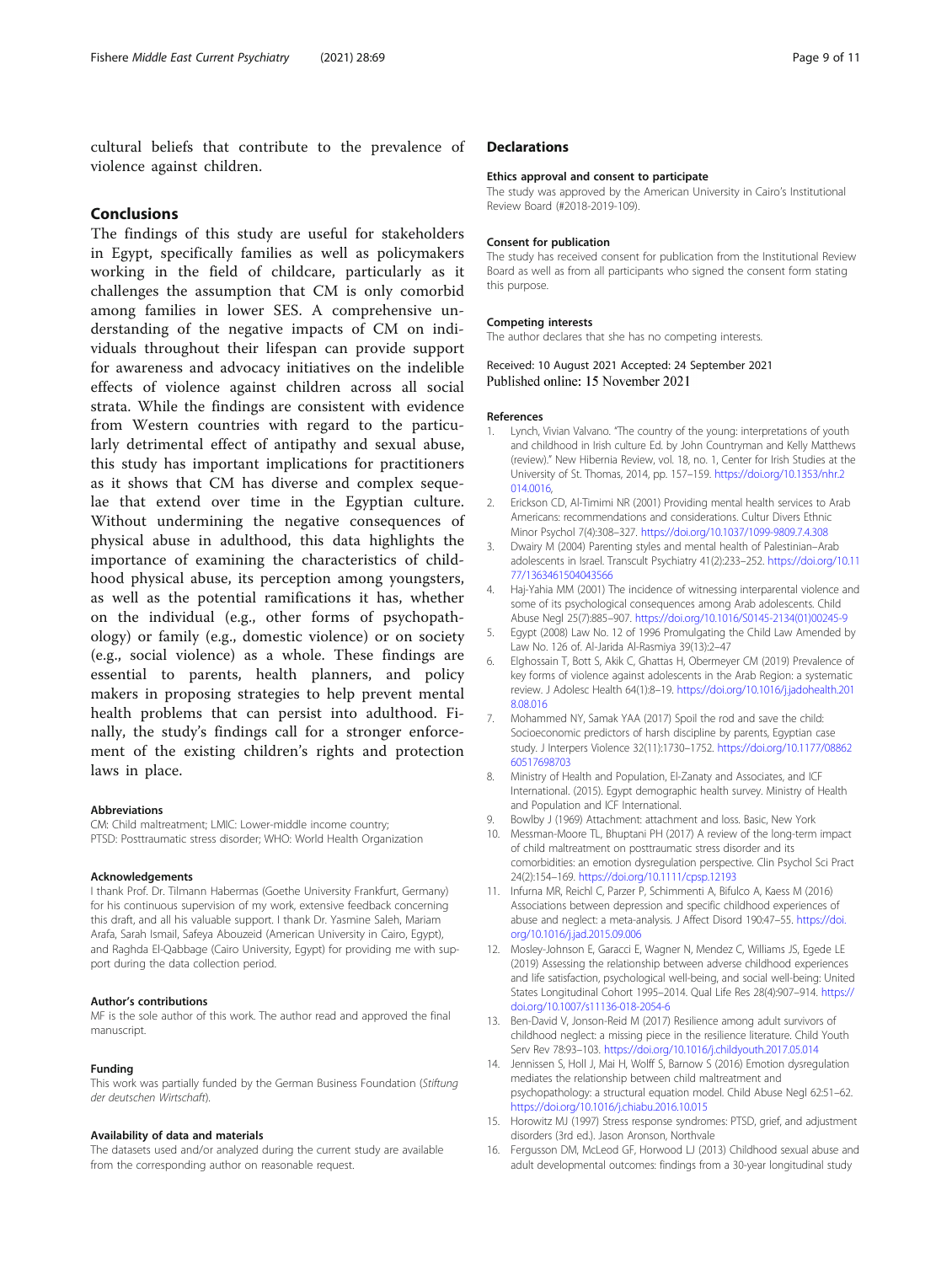<span id="page-9-0"></span>in New Zealand. Child Abuse Negl 37(9):664–674. [https://doi.org/10.1016/j.](https://doi.org/10.1016/j.chiabu.2013.03.013) [chiabu.2013.03.013](https://doi.org/10.1016/j.chiabu.2013.03.013)

- 17. Spinazzola J, Van der Kolk B, Ford JD (2018) When nowhere is safe: interpersonal trauma and attachment adversity as antecedents of posttraumatic stress disorder and developmental trauma disorder. J Trauma Stress 31(5):631–642. <https://doi.org/10.1002/jts.22320>
- 18. Cutajar MC, Mullen PE, Ogloff JR, Thomas SD, Wells DL, Spataro J (2010) Psychopathology in a large cohort of sexually abused children followed up to 43 years. Child Abuse Negl 34(11):813–822. [https://doi.org/10.1016/j.chia](https://doi.org/10.1016/j.chiabu.2010.04.004f) [bu.2010.04.004f](https://doi.org/10.1016/j.chiabu.2010.04.004f)
- 19. Ferrajão PC, Elklit A (2020) World assumptions and posttraumatic stress in a treatment-seeking sample of survivors of childhood sexual abuse: a longitudinal study. Psychol Violence 10(5):501–508. [https://doi.org/10.1037/](https://doi.org/10.1037/vio0000280) [vio0000280](https://doi.org/10.1037/vio0000280)
- 20. Klika JB, Herrenkohl TI (2013) A review of developmental research on resilience in maltreated children. Trauma, Violence, & Abuse 14(3):222–234. <https://doi.org/10.1177/1524838013487808>
- 21. Connor KM, Davidson JRT (2003) Development of a new resilience scale: the Connor–Davidson Resilience Scale (CD-RISC). Depress Anxiety 18(2):76–82. <https://doi.org/10.1002/da.10113>
- 22. Gratz KL, Roemer L (2004) Multidimensional assessment of emotion regulation and dysregulation: development, factor structure, and initial validation of the difficulties in emotion regulation scale. J Psychopathol Behav Assess 26(1):41–54. [https://doi.org/10.1023/B:JOBA.0000007455.08539.](https://doi.org/10.1023/B:JOBA.0000007455.08539.94) [94](https://doi.org/10.1023/B:JOBA.0000007455.08539.94)
- 23. Villalta L, Smith P, Hickin N, Stringaris A (2018) Emotion regulation difficulties in traumatized youth: a meta-analysis and conceptual review. Eur Child Adolesc Psychiatry 27(4):527–544. [https://doi.org/10.1007/s00787-01](https://doi.org/10.1007/s00787-018-1105-4) [8-1105-4](https://doi.org/10.1007/s00787-018-1105-4)
- 24. Xiang Y, Yuan R, Zhao J (2020) Childhood maltreatment and life satisfaction in adulthood: the mediating effect of emotional intelligence, positive affect and negative affect. J Health Psychol. 26(13):2460–2469. [https://doi.org/1](https://doi.org/10.1177/1359105320914381) [0.1177/1359105320914381](https://doi.org/10.1177/1359105320914381)
- 25. Troy AS, Mauss IB (2011) Resilience in the face of stress: emotion regulation as a protective factor. Resilience and mental health: challenges across the lifespan 1(2):30–44. [https://doi.org/10.1017/](https://doi.org/10.1017/CBO9780511994791.004) [CBO9780511994791.004](https://doi.org/10.1017/CBO9780511994791.004)
- 26. Comunello F, Anzera G (2012) Will the revolution be tweeted? A conceptual framework for understanding the social media and the Arab Spring. Islam and Christian–Muslim Relations 23(4):453–470. [https://doi.org/10.1080/](https://doi.org/10.1080/09596410.2012.712435) [09596410.2012.712435](https://doi.org/10.1080/09596410.2012.712435)
- 27. Central Bank of Egypt. (2018). Central Bank of Egypt Database [Database]. Retrieved from [http://www.cbe.org.eg/en/EconomicResearch/Statistics/Pa](http://www.cbe.org.eg/en/EconomicResearch/Statistics/Pages/Inflationhistorical.aspx) [ges/Inflationhistorical.aspx](http://www.cbe.org.eg/en/EconomicResearch/Statistics/Pages/Inflationhistorical.aspx)
- 28. Schneider W, Waldfogel J, Brooks-Gunn J (2017) The Great Recession and risk for child abuse and neglect. Child Youth Serv Rev 72:71–81. [https://doi.](https://doi.org/10.1016/j.childyouth.2016.10.016) [org/10.1016/j.childyouth.2016.10.016](https://doi.org/10.1016/j.childyouth.2016.10.016)
- 29. Le Minh TH, Holton S, Romero L, Fisher J (2018) Polyvictimization among children and adolescents in low- and lower-middle-income countries: a systematic review and meta-analysis. Trauma Violence Abuse 19(3):323–342. <https://doi.org/10.1177/1524838016659489>
- 30. Afifi ZEM, El Lawindi MI, Ahmed SA, Basily WW (2003) Adolescent abuse in a community sample in Beni Suef, Egypt: Prevalence and risk factors. East Mediterr Health J 9(5-6):1003–1018. [https://doi.org/10.26719/2003.9.](https://doi.org/10.26719/2003.9.5-6.1003) [5-6.1003](https://doi.org/10.26719/2003.9.5-6.1003)
- 31. El-Baz RH, Abo-El-Ezz WF, El-Hadidy MA, El-Boraie HA (2016) Child abuse experiences in adolescents with externalizing disorders. Egypt J Psychiatry 37(2):46. <https://doi.org/10.4103/1110-1105.193021>
- 32. Khalifa HA (2017) Physical punishment of children: dimensions and predictors in Egypt. Int J Psychol Behav Sci 7(1):32–40. [https://doi.org/10.](https://doi.org/10.5923/j.ijpbs.20170701.06) [5923/j.ijpbs.20170701.06](https://doi.org/10.5923/j.ijpbs.20170701.06)
- 33. El-Elemi AH, Moustafa SM (2013) Review of 89 autopsies of child deaths from violence and neglect in the Suez Canal area, Egypt. Egypt J Forensic Sci 3(4):116–122. <https://doi.org/10.1016/j.ejfs.2013.07.002>
- 34. Aboul-Hagag KES, Hamed AF (2012) Prevalence and pattern of child sexual abuse reported by cross sectional study among the university students, Sohag University, Egypt. Egypt J Forensic Sci 2(3):89–96. [https://doi.org/10.1](https://doi.org/10.1016/j.ejfs.2012.05.001) [016/j.ejfs.2012.05.001](https://doi.org/10.1016/j.ejfs.2012.05.001)
- 35. Mahrous E, Abd Elazem S, Hassan Z (2016) Prevalence of child abuse and its long-term psychological consequences among female students of medical faculties. Int J Sci Res 5(10). <https://doi.org/10.21275/ART20162127>
- 36. Mansour K, Roshdy E, Daoud O (2010) Child abuse and its long-term consequences: an exploratory study on Egyptian university students. Arab J Psychiatry 44(2299):1–54
- 37. Antai D, Braithwaite P, Clerk G (2016) Social determinants of child abuse: evidence of factors associated with maternal abuse from the Egypt demographic and health survey. J Inj Violence Res 8(1):25–34. [https://doi.](https://doi.org/10.5249/jivr.v8i1.630) [org/10.5249/jivr.v8i1.630](https://doi.org/10.5249/jivr.v8i1.630)
- 38. Toth SL, Cicchetti D (2013) A developmental psychopathology perspective on child maltreatment. Child Maltreat 18(3):135–139. [https://doi.org/10.1](https://doi.org/10.1097/00004583-199505000-00008) [097/00004583-199505000-00008](https://doi.org/10.1097/00004583-199505000-00008)
- 39. Arnett JJ (2000) Emerging adulthood: a theory of development from the late teens through the twenties. American Psychologist 55(5):469–480. <https://doi.org/10.1037/0003-066X.55.5.469>
- 40. Fincham JE (2008) Response rates and responsiveness for surveys, standards, and the journal. Am J Pharm Educ 72(2):43. <https://doi.org/10.5688/aj720243>
- 41. Fishere M., & Habermas, T. (2021). Evaluation and immersion in child maltreatment narratives by emerging adults [unpublished manuscript]. Department of Psychology, Goethe University Frankfurt.
- 42. Ising HK, Veling W, Loewy RL, Rietveld MW, Rietdijk J, Dragt S, Van Der Gaag M (2012) The validity of the 16-item version of the Prodromal Questionnaire (PQ-16) to screen for ultra-high risk of developing psychosis in the general help-seeking population. Schizophr Bull 38(6):1288–1296. [https://doi.org/1](https://doi.org/10.1093/schbul/sbs068) [0.1093/schbul/sbs068](https://doi.org/10.1093/schbul/sbs068)
- 43. Skinner HA (1982) Guide for using the drug abuse screening test (DAST). Addict Behav 7(4):363–371. [https://doi.org/10.1016/0306-4603\(82\)90005-3](https://doi.org/10.1016/0306-4603(82)90005-3)
- 44. Babor TF, de la Fuente JR, Saunders J, Grant M (1992) AUDIT: the alcohol use disorders identification test: guidelines for use in primary health care. In: AUDIT: the alcohol use disorders identification test: guidelines for use in primary health care. World Health Organization
- 45. Posner K, Brent D, Lucas C, Gould M, Stanley B, Brown G et al (2008) Columbia-suicide severity rating scale (C-SSRS). Columbia University Medical Center, New York, NY
- 46. Bifulco A, Bernazzani O, Moran PM, Jacobs C (2005) The childhood experience of care and abuse questionnaire (CECA. Q): validation in a community series. Br J Clin Psychol 44(4):563–581. [https://doi.org/10.1348/](https://doi.org/10.1348/014466505X35344) [014466505X35344](https://doi.org/10.1348/014466505X35344)
- 47. Weathers FW, Litz BT, Keane TM, Palmieri PA, Marx BP, Schnurr PP (2013) The PTSD checklist for DSM-5 (PCL-5). Scale available from the National Center for PTSD
- 48. Eaton W, Muntaner C, Smith C, Tien A, Ybarra M (2004) Center for Epidemiologic Studies Depression Scale: review and revision (CESD and CESD-R). In: Maruish M (ed) The use of psychological testing for treatment planning and outcomes assessment, 3rd edn. Lawrence Erlbaum, Mahwah, NJ, pp 363–377
- 49. Devins GM, Orme CM, Costello CG, Binik YM (1988) Measuring depressive symptoms in illness populations: psychometric properties of the Center for Epidemiologic Studies Depression (CESD) scale. Psychol Health 2(2):139–156. <https://doi.org/10.1080/08870448808400349>
- 50. Diener ED, Emmons RA, Larsen RJ, Griffin S (1985) The satisfaction with life scale. J Pers Assess 49(1):71–75. [https://doi.org/10.1207/s15327752jpa4](https://doi.org/10.1207/s15327752jpa4901_13) [901\\_13](https://doi.org/10.1207/s15327752jpa4901_13)
- 51. Campbell-Sills L, Stein MB (2007) Psychometric analysis and refinement of the Connor–Davidson resilience scale (CD-RISC): validation of a 10-item measure of resilience. J Trauma Stress 20(6):1019–1028. [https://doi.org/10.1](https://doi.org/10.1002/jts.20271) [002/jts.20271](https://doi.org/10.1002/jts.20271)
- 52. Kaufman EA, Xia M, Fosco G, Yaptangco M, Skidmore CR, Crowell SE (2016) The difficulties in emotion regulation scale short form (DERS-SF): validation and replication in adolescent and adult samples. J Psychopathol Behav Assess 38(3):443–455. <https://doi.org/10.1007/s10862-015-9529-3>
- 53. Hayes AF (2017) Introduction to mediation, moderation, and conditional process analysis: a regression-based approach. Guilford publications, New York
- 54. Bernstein DP, Fink L (1998) Childhood Trauma Questionnaire: a retrospective self-report manual. The Psychological Corporation, San Antonio, TX
- 55. Finkelhor D (1979) Sexually victimized children. Free Press, New York, NY
- 56. Ventus D, Antfolk J, Salo B (2017) The associations between abuse characteristics in child sexual abuse: a meta-analysis. J Sex Aggression 23(2): 167–180. <https://doi.org/10.1080/13552600.2017.1318963>
- 57. Hall, M., & Hall, J. (2011). The long-term effects of childhood sexual abuse: counseling implications. [http://counselingoutfitters.com/vistas/vistas11/A](http://counselingoutfitters.com/vistas/vistas11/Article_19.pdf) [rticle\\_19.pdf.](http://counselingoutfitters.com/vistas/vistas11/Article_19.pdf)